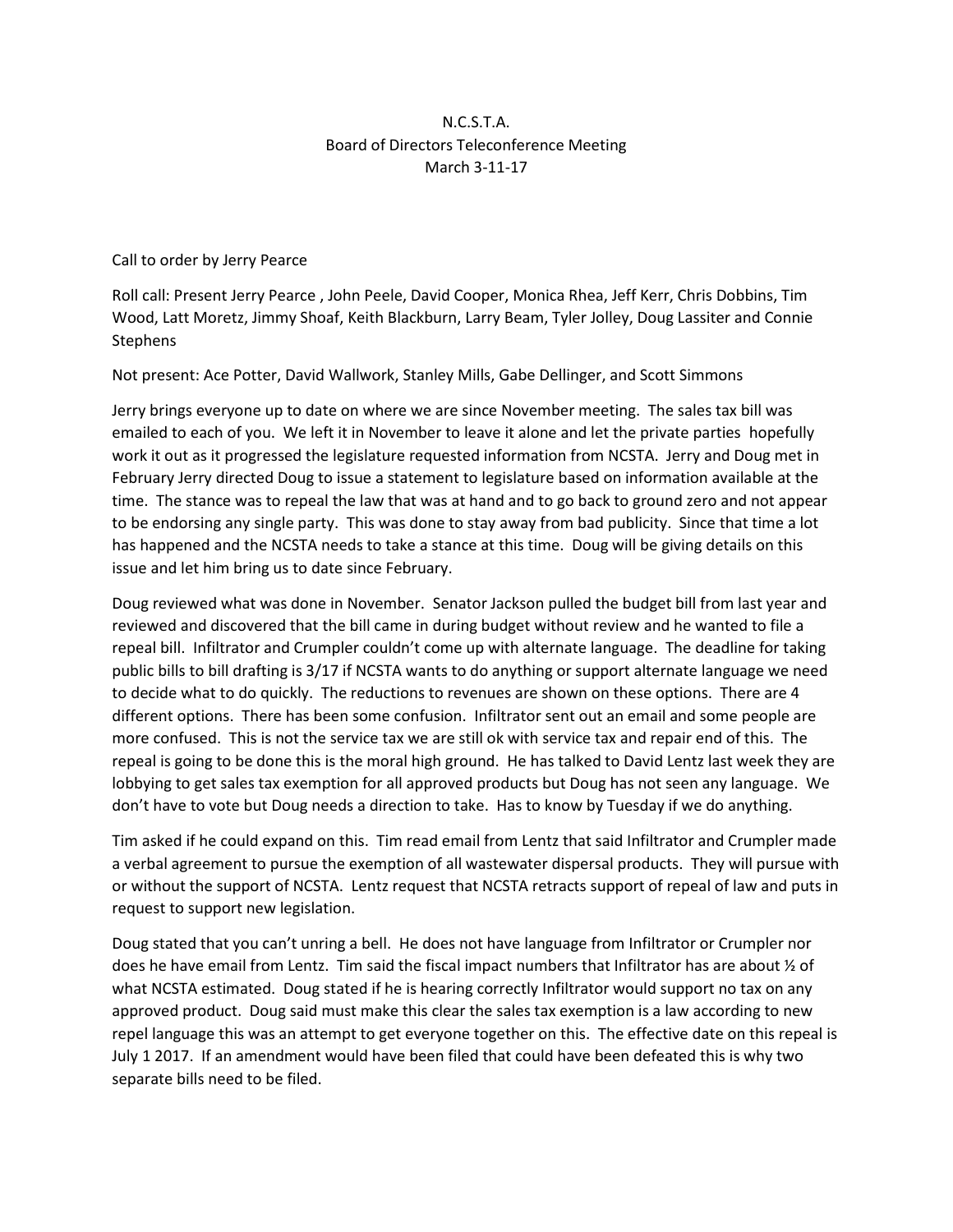Chris asked is the problem because it's 75% recycled and listed as accepted product and this only addresses only one manufacturer. Doug explained it did not go thru the House or Senate for review. Senator was blindsided and some lawyers are using the term anti-trust. Senator Jackson is one of the top three budget committee. Doug stated because of the way it went thru NCSTA didn't have any review. Doug says if we don't come off the fence now NCSTA does not look good.

Monica asked if Infiltrator and Crumpler have come together how do we have an opinion. Do we just let them work it out? Doug says if language matches what Tim just read it would apply to all products and the Senate would review. Keith stated that we vote he says Infiltrator should not be trusted. Tim said he works for the company and he won't do anything that makes him seem unethical.

Doug says if Brubaker produces language that we can accept Brubaker will push for that language. If Brubaker tries to stop the repeal. Doug suggest that you vote to support the repeal and that will bring it back to reexamine. Also have a second vote to review what the two companies come up with. NCSTA will have a voice.

Chris is concerned about backlash. Monica says has gotten a lot of calls also if we take a stance we need to see all language if the two companies work together why are we involved. Doug says we will be worse off if we don't take a stance. Doug says the repeal bill has no good side, if it fails then there will be legal action. We have to support the repeal. The second thing we have to have language that works and there will be publicity on the loss of revenue.

Jerry says this is unfortunate this had to come out the way it did and that NCSTA was not kept informed. Jerry not happy with the one company being more concerned about their bottom line than the industry as a whole. NCSTA is not about greed. We have to assure there is participation from Board and keep in mind that we are about all the industry. This was lack of protecting the industry on the part of the Infiltrator. Monica stated that we are responsible to our membership and that we have to take into consideration of how the members feel about this issue not any one opinion of Board members.

Doug asked what the Board wants him to do. If we don't support repeal it would show support of one company. The most important question is the second part, do we support the two parties and show support.

Jerry said let's do this as two items. Is there a motion to repeal the law? Tim wants to go on record as saying I personally think we should have had this discussion before first report was issued. Jeff says he has talked to a lot of Board members he is disappointed that we have be in this position. His question is if we could go back a year if the law had read would we have supported an across the board exemption for all products. Doug stated that if NCSTA had known ahead of time things would have been different, if there is an exemption for all we would have to look at the fiscal note and see if can be done at all and if we had the opportunity we would have supported. Jeff asked for Doug's opinion on what we should do after the repeal and does the NCSTA need to involved. Doug stated that if he sees the manufacturers